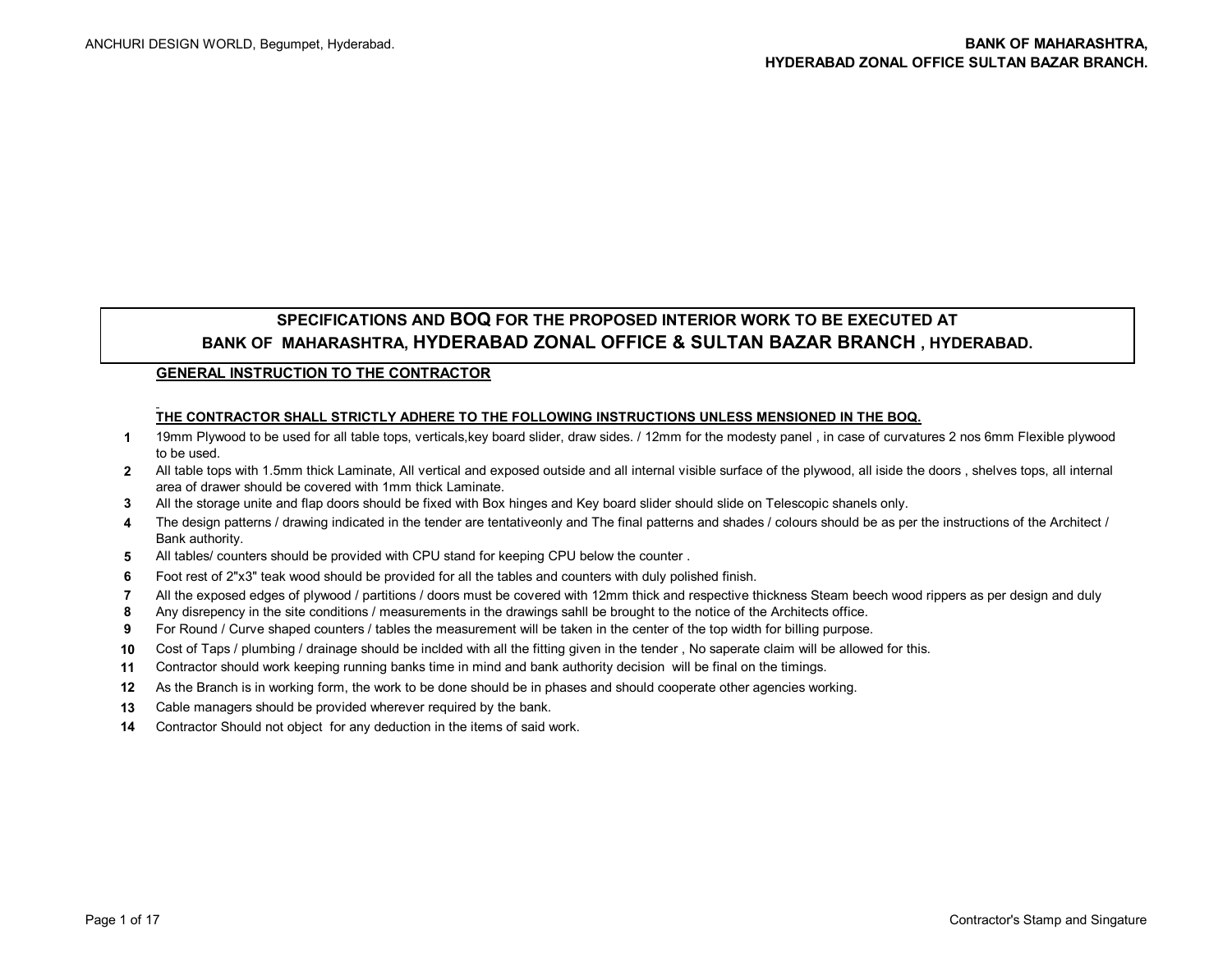|              | <b>APPROVED BRANDS / MAKES</b>                                                                          |
|--------------|---------------------------------------------------------------------------------------------------------|
|              |                                                                                                         |
| $\mathsf{A}$ | PLYWOOD BWP 710 GRADE ISL: AUSTIN, CENTURY, GREENPLY, MAYUR.                                            |
|              | (Subsidery Brand of these Companies like Green Ecotech / Century Sainik are NOT Allowed)                |
| В            | LAMINATE: ROYAL TOUCH , FORMICA , GREENLAM. ::: NATURAL VENEER : TRUWOOD, DURO, NATURAL, TIMEX,CENTURY. |
| C            | <b>MDF BOARD</b> - GRADE-II, IS 12406 of 2003: NUWUD, DURATUFF.                                         |
| D            | LOCKS: GODREJ, EBCO, DOOSET for Doors, Storages.                                                        |
| Е            | <b>CHANELS</b> : EBCO (Telescopic Cromium Plated), HETTICH.                                             |
| F.           | MAIN DOOR / DOOR / STORAGE DOOR HANDLES: DORSET, KITCH, GODREJ                                          |
| G            | DOOR CLOSER/ FLOOR SPRING/ PATCH FITTINGS : DORMA, GODREJ.                                              |
| Н.           | GYPSUM BOARD: INDIA GYPSUM, BORAL PASTER BOARD.                                                         |
|              | 24"X24" GRID CEILING BOARD: ARMSTRONG, CIPRO, NITTIBO.                                                  |
| J            | <b>GLASS : MODI FLOAT, SAINT GOBAIN.</b>                                                                |
| K            | VERTICAL BLINDS (WITH SCOTCH GUARD ): VISTA , MAC, HUNTER DOUGLAS,                                      |
|              | WALL PAINTS: ICI VELVET TOUCH, ASIAN ROYALE EMULSION.                                                   |
| Μ            | TEXTURE (Exteriors and Interiors ): SPECTRUM, WALL TEXTURES.                                            |
| N            | ROLLER TEXTURE: ICI DUET, BURGER PAINTS.                                                                |
| $\mathbf{o}$ | WOODEN FRAME/ BEADING: STEAM BEECH WOOD.                                                                |
| P            | VETRIFIED TILES 24"X24": RAK CERAMICS, VARMORA, ASIAN.                                                  |
| Q            | GROUTING/ADHESIVE FOR VETRIFIED TILES: LATICRATE, FOSROCK.                                              |
| R            | CERAMIC FLOOR / WALL TILES; JOHNSON, KAJARIA, SOMANY.                                                   |
| S            | TOILET FITTINGS: CERAWARE, HINDWARE, PARRY WARE.                                                        |
| T.           | TAP FITTINGS: ESS ESS, MARC, PARRY WARE.                                                                |
| U            | <b>FOAM: KING FOAM.</b>                                                                                 |
| $\mathbf{V}$ | UPHOLSTRY: HARMONY                                                                                      |
| W            | CHAIRS: GODREJ, GARNIER.                                                                                |
|              |                                                                                                         |

**I**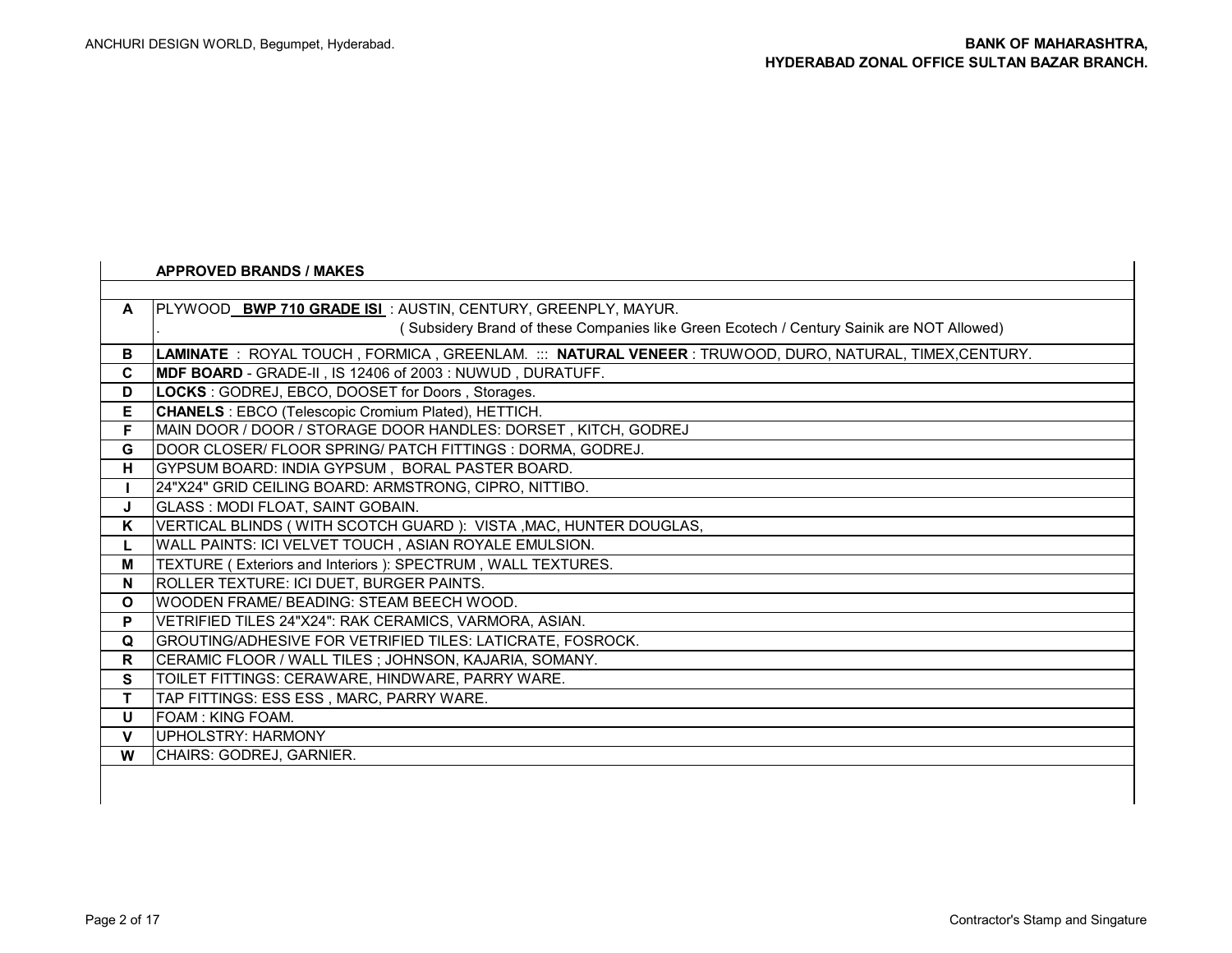|              | <b>ZONAL OFFICE</b>                                                                                                                                                                                                                                                                                                                                                                                                                                                                                                                                                                                                                                                                                                                                                                                             |                   |            |             |               |
|--------------|-----------------------------------------------------------------------------------------------------------------------------------------------------------------------------------------------------------------------------------------------------------------------------------------------------------------------------------------------------------------------------------------------------------------------------------------------------------------------------------------------------------------------------------------------------------------------------------------------------------------------------------------------------------------------------------------------------------------------------------------------------------------------------------------------------------------|-------------------|------------|-------------|---------------|
| <b>S.N.</b>  | <b>IDESCRIPTION</b>                                                                                                                                                                                                                                                                                                                                                                                                                                                                                                                                                                                                                                                                                                                                                                                             | <b>QNTTY UNIT</b> |            | <b>RATE</b> | <b>AMOUNT</b> |
| $\Delta$     | <b>INTERIOR WORK</b>                                                                                                                                                                                                                                                                                                                                                                                                                                                                                                                                                                                                                                                                                                                                                                                            |                   |            |             |               |
| $\mathbf 1$  | <b>Entrance partitions and Door:</b> Providing & Fixing of Entrance Partition with Door all made<br>with 12 mm Toughened Glass and Patch fittings. Glass should be Etching (Acid work) design.<br>Two Doors should be Heavy Duty Floor spring and 18" SS satin finish Handles. Dead lock at<br>the floor level to be fixed to both the doors. Patch fittings of Dorma / Godrej / Ozone make, as<br>per the instructions / approval from engineer in charge or consultant, all inclusive of labour,<br>material etc.                                                                                                                                                                                                                                                                                             |                   | $106$ Sqft |             |               |
| $\mathbf{2}$ | <b>Full Height Solid Partitions:</b> Providing and Fixing of Full height partitions all made with MDF<br>frame work of 2.5"x 35mm section with 2'0"x2'0" c/c vertically and horizontally (incase of non<br>availability of 35mm thick MDF, this section should be made by using two layers of 18mm thick<br>MDF X2.5" to make 2.5"x36mm in size). Frame to be covered with 6mm plywood from both<br>sides. 1mm thick laminate to be covered from both the sides of the partition. Frame should be<br>properly fixed to the Floor, Vertical members should be firmly to the Slab and side wall<br>available. Laminate should be considered in two colour combination. All as per the design and<br>instructions of the design in charge. (measurements upto false celing level only and Excluding<br>doors area) | 1050 Sqft         |            |             |               |
| 3            | Full Height Semi Glazed Partitions : Same as Item no 3 but 8mm Plain Glass with Etching &<br>Acid texture DESIGN Should be provided with 35mm x 12mm Steam beach Molding duly<br>melamine polished. This glass will be starting from 2'6" ht from ffl .All as per the design and<br>instructions of the design in charge.                                                                                                                                                                                                                                                                                                                                                                                                                                                                                       |                   | $745$ Sqft |             |               |
| 4            | Low Ht /Half Ht Semi Glazed Partitions : Same as Item no 3 but Low ht or Half height as per<br>design But 12mm glass instead of 8mm glass with edges polished to be used . All other specs<br>same as item no 2, Edges of the partition to be covered with 4"x1.5" Steam beach wood duly<br>malemine polished moulding. All as per the design and instructions of the design in charge.                                                                                                                                                                                                                                                                                                                                                                                                                         | 1550 Sqft         |            |             |               |
| 5.           | Low Ht /Half Ht Solid Partitions : Same as Item no 3 but Low ht or Half height as per design<br>Edges of the partition to be covered with 4"x1.5" Steam beach wood duly malemine polished<br>moulding. All as per the design and instructions of the design in charge.                                                                                                                                                                                                                                                                                                                                                                                                                                                                                                                                          |                   | $275$ Sqft |             |               |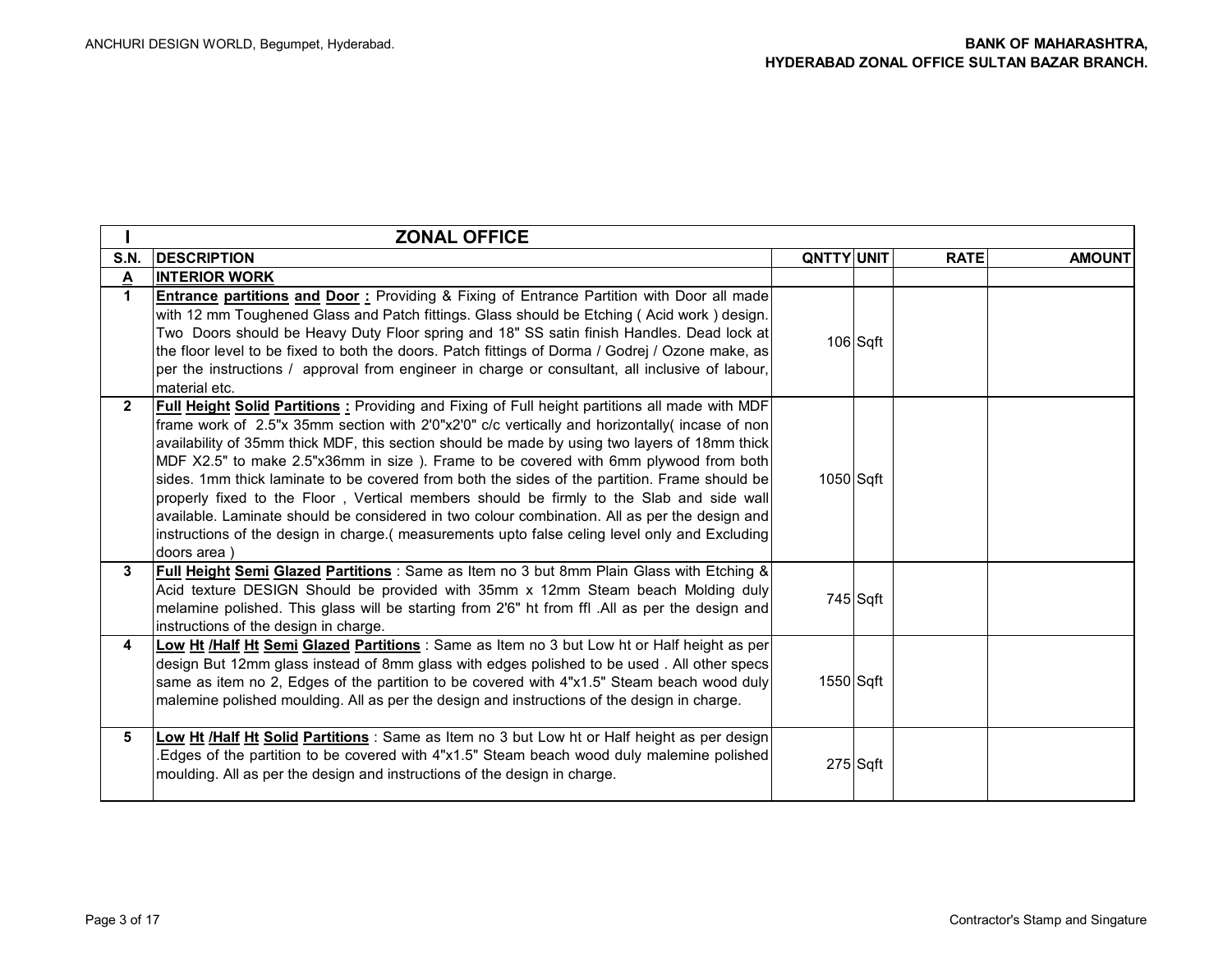| 6              | <b>Full Height Fully GLAZED Partitions including Doors:</b> Providing and Fixing of Full height<br>Fully Glazed partitions all made with 12mm thick Toughened Glass and patch fittings, 12mm<br>glass to be fixed to floor with Patch Fittings. MDF frame work of 2.5"x 35mm section with<br>2'0"x2'0" c/c vertically and horizontally( incase of non availability of 35mm thick MDF, this<br>section should be made by using two layers of 18mm thick MDF X2.5" to make 2.5"x36mm in<br>size). Frame should be properly fixed to the Slab. This frame should Act as the Support for<br>12mm toughned glass at Flase Ceiling Level. This Frame should be Hidden below the Fasle<br>Ceiling. All as per the design and instructions of the design in charge. (measurements upto<br>false celing level only )                                                                                                                                                                                                                                                                                                                                                                                           |           | 430 Sqft   |  |
|----------------|-------------------------------------------------------------------------------------------------------------------------------------------------------------------------------------------------------------------------------------------------------------------------------------------------------------------------------------------------------------------------------------------------------------------------------------------------------------------------------------------------------------------------------------------------------------------------------------------------------------------------------------------------------------------------------------------------------------------------------------------------------------------------------------------------------------------------------------------------------------------------------------------------------------------------------------------------------------------------------------------------------------------------------------------------------------------------------------------------------------------------------------------------------------------------------------------------------|-----------|------------|--|
| $\overline{7}$ | <b>Column / Wall Paneling / Rolling Shutter box:</b> Providing and Fixing of Wall Paneling made<br>with 1.5"x1.5" M Teak wood Frame work Properly fixed to the Wall or Column with proper Spirit<br>' Plumb level. Frame work to be covered with 6mm thick Plywood and 1mm thick Laminate in<br>two colour combination. All as per the design and instructions of the design in charge.                                                                                                                                                                                                                                                                                                                                                                                                                                                                                                                                                                                                                                                                                                                                                                                                               | 1650 Sqft |            |  |
| 8              | Semi Glazed Door: Doors All made in 35mm thick Flush door with 1mm lamination form both<br>sides and 8mm plain glass with Etching / Acid texture border fixed with Steam beach molding<br>duly melamine polished. 35mmX 12mm steam beach Lipping to be provided to all the edges of<br>the door. Rate also to include the cost of Door Frame made with 3.5" X 1.5" Steam beach<br>wood. Door Frame should be fixed properly to the Partitions, All Hardware should be of Brass /<br>SS Brush finish with ISI mark. Hardware includes Concealed Door closer, Cylindrical Lock,<br>Door stopper and other standard needs. All as per design and instructions of the design<br>incharge.                                                                                                                                                                                                                                                                                                                                                                                                                                                                                                                 |           | 63 Sqft    |  |
| 9              | Solid Doors: Same as Item no.7 but the Door Frame should of Teak wood of 4.5"x2.5" section<br>and No Glass.                                                                                                                                                                                                                                                                                                                                                                                                                                                                                                                                                                                                                                                                                                                                                                                                                                                                                                                                                                                                                                                                                           |           | $210$ Sqft |  |
| 10             | Providing and Fixing Main Frame Suspended ceiling<br><b>Gypsum Board False Ceiling:</b><br>consisting of fixing company made GI chanels of 27mm X 0.5 mm thick having one flange of<br>20mm and another flange of 30mm along with perimeter of the ceiling. Frame should be<br>properly anchored to the Slab. The suspending GI intermediet chanels of size 45mm x 0.55<br>mm thick with two flanges of each from the soffit @1200 mm centers with GI hangers of 25mm<br>x o.5mm thick fixed to soffit with GI cleat and steel expansion Anchor fasteners and to<br>intermediet chanel with GI nut and bolt. Ceiling section of 0.5mm thickness having knurled<br>wedge of 51.5 mm and flanges of 26mm each with clips of 10.5mm fixed to the int. chanels<br>with help of connecting clips in perpendicular direction to the intermeiate chanels at 450mm<br>center, 12.5mm thick tapered Edge Gypsum plaster board is to be fixed with 25mm screws<br>maintening proper distance. Surface to be finished with tape and plaster. Cost to include the<br>cutout provision for AC Grill, Light Fittings and any other gazetts as per requirment. (Chanels<br>and Board should be of Saint Gobain Make) | 3600 Sqft |            |  |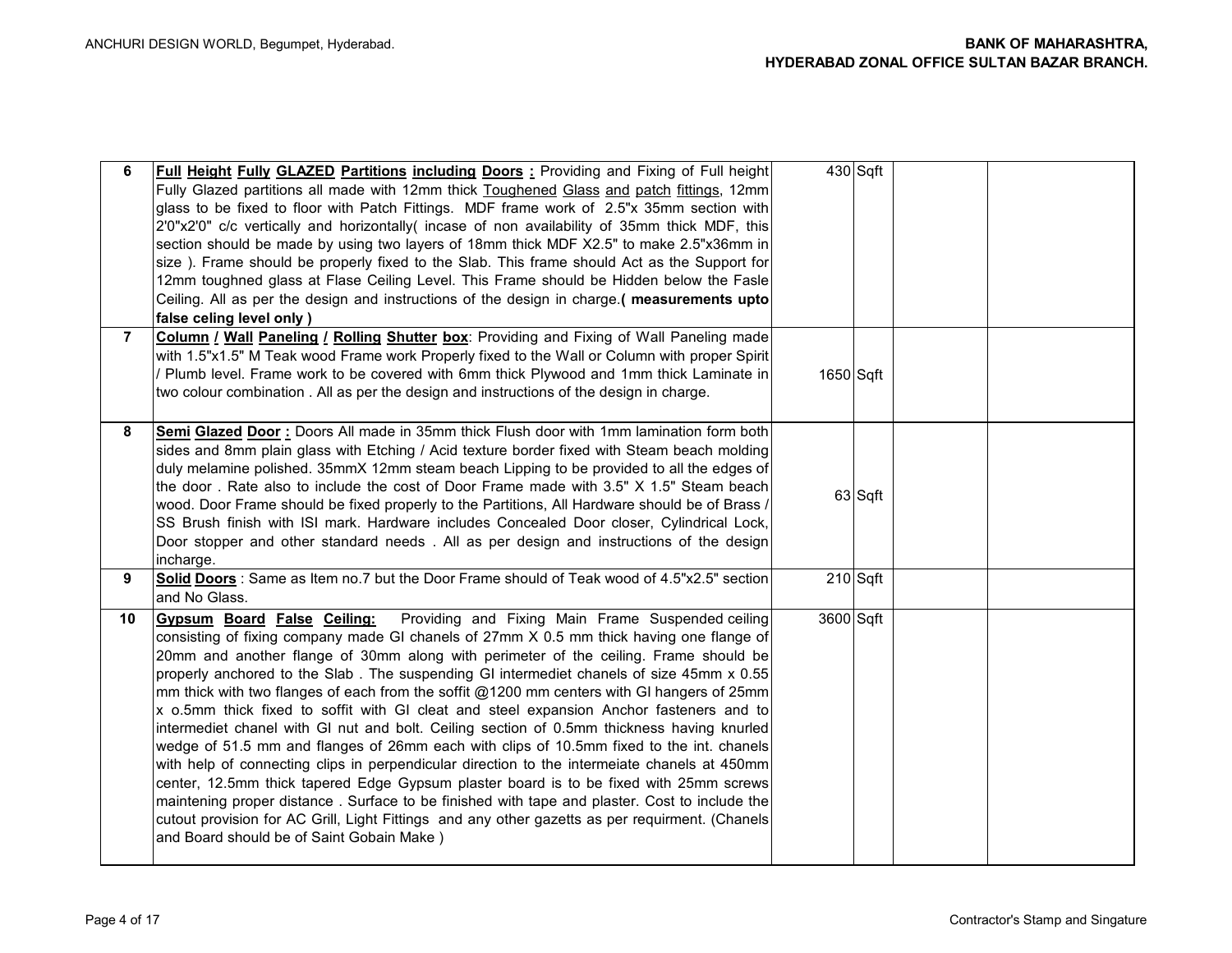| 11 | 24"x24" Grid False Ceiling ( SILHOULTE GRID AND DUNE Premier Micro Look ):                          | 3000 Sqft      |                    |  |
|----|-----------------------------------------------------------------------------------------------------|----------------|--------------------|--|
|    | Providing and Fixing False ceiling Grid using hot dipped Galvonised steel sections, exposed         |                |                    |  |
|    | surface chemically cleaned capping prefinished in baked polyster paint. Main tee of size 3000       |                |                    |  |
|    | x 32 x 24 mm at every 1200mm c/c maximum, 1200mm cross Tee of size 1200 x 27 x 24mm at              |                |                    |  |
|    |                                                                                                     |                |                    |  |
|    | every 600mm intervals and 600 mm cross Tee of size 600 x 25 x 24mm at every 1200mm max              |                |                    |  |
|    | and 3000 x 19 x 19mm wall angle all around the wall to form grid size of 600mm x 600mm.             |                |                    |  |
|    | The Main grid to be suspended to the MS frame with 2mm pre-straightened GI wire and GI              |                |                    |  |
|    | adjustable clamp and Laying of Dune premier micro look mineral fiber tiles / board having Fire      |                |                    |  |
|    | rating of 60 min. as per BS 476/23 of 1987, Noise reduction co-eff. (NRC) of 0.50, Light            |                |                    |  |
|    | reflectance of 83%, Sound atteneuation of 32db, thermal conductivity of k=0.052 W/m, wt of          |                |                    |  |
|    | 4kgs/mts and humidity resistance of RH-95, with paint finish of 600x600mm x 12mm thick over         |                |                    |  |
|    | the Grid. All as per the design and instructions of the design incharge.                            |                |                    |  |
|    |                                                                                                     |                |                    |  |
| 13 | <b>Walls and Gypsum ceiling paint finish:</b> Walls / Gypsum Ceiling with the Base with POP         |                |                    |  |
|    | Punning to plumb level and 2 to 3 coats of Royel Shine emulsion on 2 to 3 coats of white            |                |                    |  |
|    | cement base putty finish ( Birla Wall care / JK White cement putty ) and one coat of primer         |                |                    |  |
|    | afterputy finish. All as per the instructions of the design in charge.                              |                |                    |  |
|    | a. Walls (Putty and paint)                                                                          |                | 150 Sqft           |  |
|    | b. False ceiling (Putty and paint)                                                                  | 3000 Sqft      |                    |  |
| 14 | Roller Texture Paint: (Royal play of Asian Make or equivalent) Duet Roller texture Paint with       | Rate Only Sqft |                    |  |
|    | lacquer coating as per the required colour combination after proper surface preperation. All as     |                |                    |  |
|    | per the instructions of the design in charge.                                                       |                |                    |  |
| 15 | <b>Wall Paper:</b> Supply and Fixing A grade Vinyl washable Wall Paper on properly required wall    | Rate Only Sqft |                    |  |
|    | surface. All as per the instructions of the design in charge. (basic rate Rs 100/-sqft)             |                |                    |  |
| 16 | <b>Roller Blinds</b> : Roller Blinds of thick fabric as per specification and brand. All as per the |                | 525 Sqft           |  |
|    | instructions of the design in charge. Hunter Douglas / Touch make                                   |                |                    |  |
|    |                                                                                                     |                | <b>SUB TOTAL A</b> |  |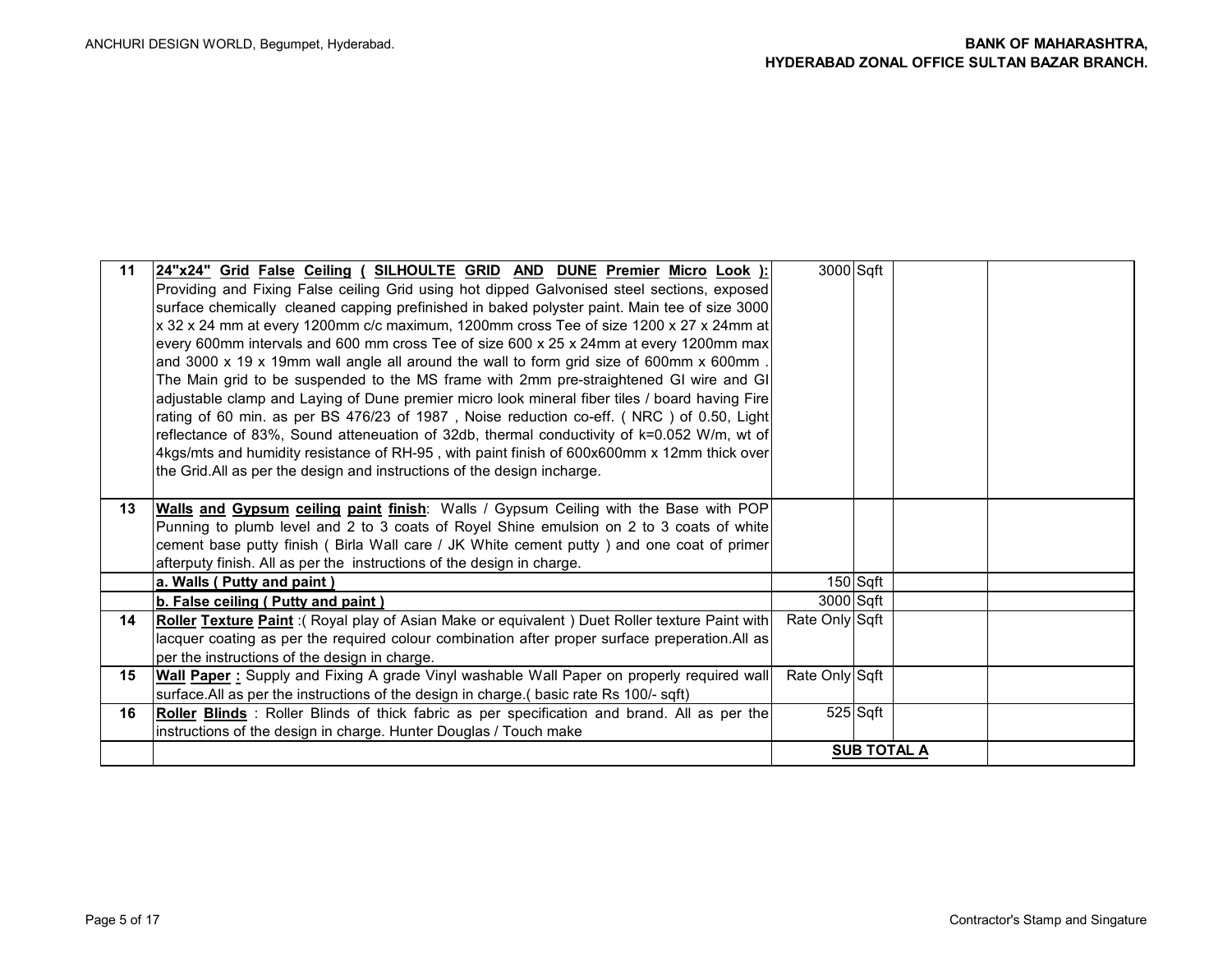| <u>B</u> | <b>FURNITURE WORK</b>                                                                            |         |  |
|----------|--------------------------------------------------------------------------------------------------|---------|--|
| 19       | Managers Table overall size 8'0"x3'6" with Two pedestals. 19mm thick<br>DGM's Table :            | 1 Ino   |  |
|          | plywood for Top and for padestals. Top should be shown double thickness at the edges.            |         |  |
|          | 12mm plywood for modesty panel.8 / 9 mm for drawer bottom. Table top should be of Italian        |         |  |
|          | Marble of Crema Flora Variety (Rs 275/- to 300/- per Sqft base cost) to be fixed on 19mm         |         |  |
|          | plywood base, Marble duly polished with 3M Tin Oxide Polish with Edges Double moulded. 4         |         |  |
|          | mm thick natural veneer (Base rate 120/- sqft) duly malemine polished for all the exposed        |         |  |
|          | surfaces and 1mm thick laminate for all internal visible and non visible areaarea of plywood     |         |  |
|          | All the surfaces of the draws internally and externally should be covered with 1mm thick         |         |  |
|          | laminate.All the draws and key board tray should slide on telescopic chanels. All handles of     |         |  |
|          | Brush finished SS handles, Strap lock, Box hinges etc standerd hardware.All the Exposed          |         |  |
|          | Edges of Plywood should be covered with 12mm thick plain Steam beech beading duly                |         |  |
|          | malemine polished. Cable manager provsion to be provided in the table top even in glass. All     |         |  |
|          | as per the design and the instructions of the design incharge.                                   |         |  |
| 20       | DGM's Side Runner / Credenza: Side table of size 4'0"x2'6"x21"deep . 19mm ply for all            | 1 Ino   |  |
|          | horizontal and verticals. One Key board tray made with 19mm plywood and 1mm lamination           |         |  |
|          | for all inside surfaces, sliding on telescopic chanels. Two Flap door below the Key board tray.  |         |  |
|          | 9mm thick for the back side of the side table to be fixed. All exposed areas including back side |         |  |
|          | should be covered with 1mm thick laminate and 4mm thick veneer for the Top.12mm Glass to         |         |  |
|          | be proveded and fixed with the help of 6" ht SS studs as Top. All Hardware matching to the       |         |  |
|          | Table. All as per the design and the instructions of the design in charge.                       |         |  |
|          |                                                                                                  |         |  |
| 21       | Back Rack in DGM's Cabin: All as per the Design made in 19mm and 9mm plywood with                | 66 Sqft |  |
|          | 4mm veneer with malemine ploish finish for all Exposed and 1mm thick laminate for Internal       |         |  |
|          | surface of the Plywood. Bottom part up to 2'6" ht will be of 21" deep and remaining ht up to     |         |  |
|          | 7'0" will be 16"deep. 8mm glass with etching / acid texture doors should be provided at 16"      |         |  |
|          | deep unit with Steam beech wood frame work of 3"x1.5" section duly melamine polished. All        |         |  |
|          | the Shelves behind glass doors should be of 12mm thick flat edge polished fixed in SS D          |         |  |
|          | brackets. All other Hardware should be matching to table and side table. All as per the design   |         |  |
|          | and the instructions of the design in charge.                                                    |         |  |
|          |                                                                                                  |         |  |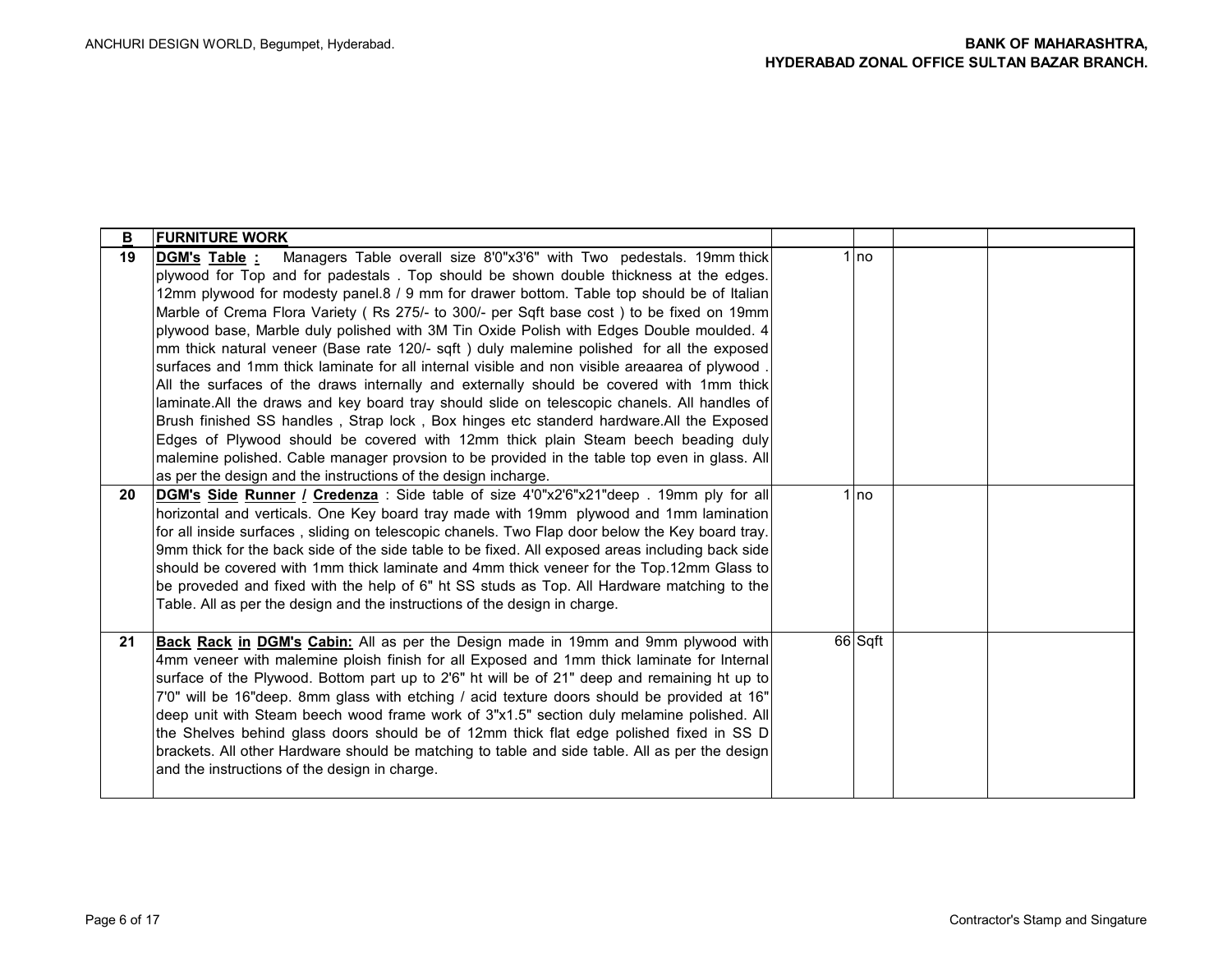| 22 | <b>Wall Paneling in DGM Cabin:</b> Providing and Fixing of Wall Paneling made with 1.5"x1.5" M<br>Teak wood Frame work Properly fixed to the Wall or Column with proper Spirit / Plumb level.<br>Frame work to be covered with 6mm thick Plywood and 4 mm thick natural veneer (Base rate)<br>120/- sqft) duly malemine polished for all the exposed surfaces . All as per the design and<br>instructions of the design in charge.                                                                                                                                                                                                                                                                                                                                                                                                                                                                                                                                                                                                                                                                                                                                                                                                                                                                       | 90 Sqft |  |
|----|----------------------------------------------------------------------------------------------------------------------------------------------------------------------------------------------------------------------------------------------------------------------------------------------------------------------------------------------------------------------------------------------------------------------------------------------------------------------------------------------------------------------------------------------------------------------------------------------------------------------------------------------------------------------------------------------------------------------------------------------------------------------------------------------------------------------------------------------------------------------------------------------------------------------------------------------------------------------------------------------------------------------------------------------------------------------------------------------------------------------------------------------------------------------------------------------------------------------------------------------------------------------------------------------------------|---------|--|
| 23 | AGM's Tables: AGM Table overall size 7'x2'6" with Single draw pedestals. 19mm thick<br>plywood for Top and for padestals. Top should be shhown double thickness at the edges.<br>12mm plywood for modesty panel. 6mm for drawer bottom. Table top should be of Italian<br>Marble of Crema Flora Variety (Rs 275/- to 300/- per Sqft base cost) to be fixed on 19mm<br>plywood base, Marble duly polsid=hed with 3M Tin Oxide Polish with Edges Double moulded.<br>1.5 mm thick laminate for the top. 1mm thick laminate for all the exposed surfaces and all<br>intrnal visible area of plywood. All the surfaces of the draws internally and externally should be<br>covered with 1mm thick laminate. All the draws and key board tray should slide on telescopic<br>chanels. All handles of Brush finished SS handles, Strap lock, Box hinges etc standerd<br>hardware.All the Exposed Edges of Plywood should covered with 12mm thick plain Steam<br>beech beading duly malemine polished. 24mm x 40mm thick Steam beech moulding for the<br>Table top duly malemine polished. 6mm thick plain glass with bevelled egdes Table top should<br>be provided. Cable manager provsion to be provided in the table top even in glass. All as per<br>the design and the instructions of the design incharge. | $2$ nos |  |
| 23 | <b>Chief Manager Tables:</b> Officer Table overall size 6'x2'3" with Single draw pedestals. 19mm<br>thick plywood for Top and for padestals . Top should be shhown double thickness at the<br>edges. 12mm plywood for modesty panel. 6mm for drawer bottom. 1.5 mm thick laminate for<br>the top. 1mm thick laminate for all the exposed surfaces and all intrnal visible area of plywood.<br>All the surfaces of the draws internally and externally should be covered with 1mm thick<br>laminate.All the draws and key board tray should slide on telescopic chanels. All handles of<br>Brush finished SS handles, Strap lock, Box hinges etc standerd hardware.All the Exposed<br>Edges of Plywood should covered with 12mm thick plain Steam beech beading duly malemine<br>polished. 24mm x 40mm thick Steam beech moulding for the Table top duly malemine<br>polished. 6mm thick plain glass with bevelled egdes Table top should be provided.Cable<br>manager provsion to be provided in the table top even in glass. All as per the design and the<br>instructions of the design incharge.                                                                                                                                                                                                      | 3 nos   |  |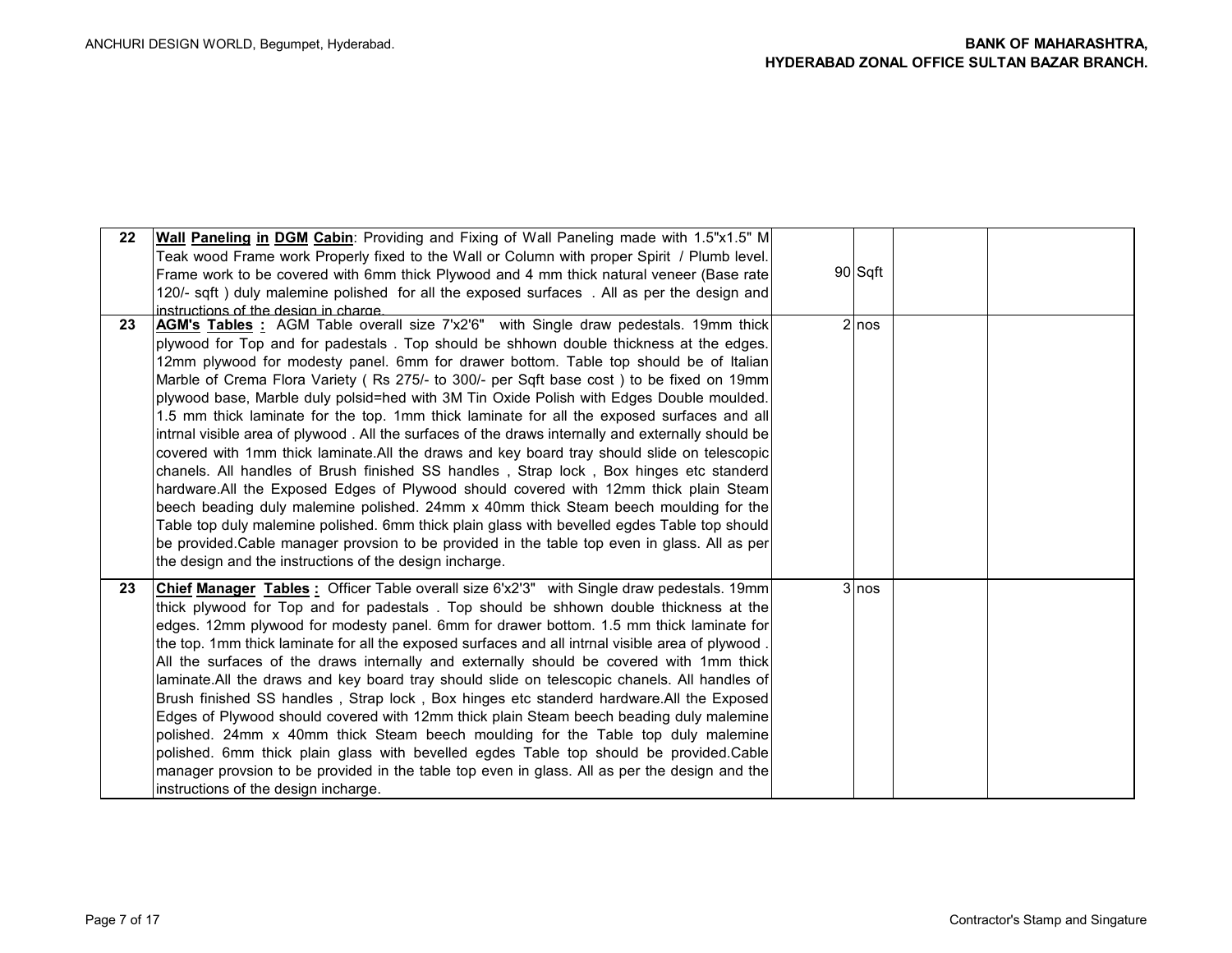| 24 | <b>Sr ManagersTables:</b> Officer Table overall size 5'0"x2'3" with Single draw pedestals. 19mm<br>thick plywood for Top and for padestals . Top should be shhown double thickness at the<br>edges. 12mm plywood for modesty panel. 6mm for drawer bottom. 1.5 mm thick laminate for<br>the top. 1mm thick laminate for all the exposed surfaces and all intrnal visible area of plywood.<br>All the surfaces of the draws internally and externally should be covered with 1mm thick<br>laminate.All the draws and key board tray should slide on telescopic chanels. All handles of<br>Brush finished SS handles, Strap lock, Box hinges etc standerd hardware.All the Exposed<br>Edges of Plywood should covered with 12mm thick plain Steam beech beading duly malemine<br>polished. 24mm x 40mm thick Steam beech moulding for the Table top duly malemine<br>polished. 6mm thick plain glass with bevelled egdes Table top should be provided.Cable<br>manager provsion to be provided in the table top even in glass. All as per the design and the                                                                                                     |          | 8 nos |  |
|----|----------------------------------------------------------------------------------------------------------------------------------------------------------------------------------------------------------------------------------------------------------------------------------------------------------------------------------------------------------------------------------------------------------------------------------------------------------------------------------------------------------------------------------------------------------------------------------------------------------------------------------------------------------------------------------------------------------------------------------------------------------------------------------------------------------------------------------------------------------------------------------------------------------------------------------------------------------------------------------------------------------------------------------------------------------------------------------------------------------------------------------------------------------------|----------|-------|--|
| 24 | instructions of the design incharge.<br><b>Managers</b> <i>I</i> Officers Tables : Officer Table overall size 4'6""x2'3" with Single draw<br>pedestals. 19mm thick plywood for Top and for padestals . Top should be shhown double<br>thickness at the edges. 12mm plywood for modesty panel. 6mm for drawer bottom. 1.5 mm<br>thick laminate for the top. 1mm thick laminate for all the exposed surfaces and all intrnal visible<br>area of plywood. All the surfaces of the draws internally and externally should be covered with<br>1mm thick laminate. All the draws and key board tray should slide on telescopic chanels. All<br>handles of Brush finished SS handles, Strap lock, Box hinges etc standerd hardware. All the<br>Exposed Edges of Plywood should covered with 12mm thick plain Steam beech beading duly<br>malemine polished. 24mm x 40mm thick Steam beech moulding for the Table top duly<br>malemine polished. 6mm thick plain glass with bevelled egdes Table top should be<br>provided.Cable manager provsion to be provided in the table top even in glass. All as per the<br>design and the instructions of the design incharge. | $16$ nos |       |  |
| 25 | Side Tables / Credenzas : Side table of size 3'6"x2'3"x18"deep . 19mm ply for all horizontal<br>and verticals. Two draws made with 19mm plywood and 1mm lamination sliding on telescopic<br>chanels. Two Flap door below the Drawers. 9mm thick for the back side of the side table to be<br>fixed. All exposed areas including back side should be covered with 1mm thick laminate and<br>1.5mm thick laminate for the Top. All Hardware matching to the Table. All as per the design<br>and the instructions of the design in charge.                                                                                                                                                                                                                                                                                                                                                                                                                                                                                                                                                                                                                        | 30 nos   |       |  |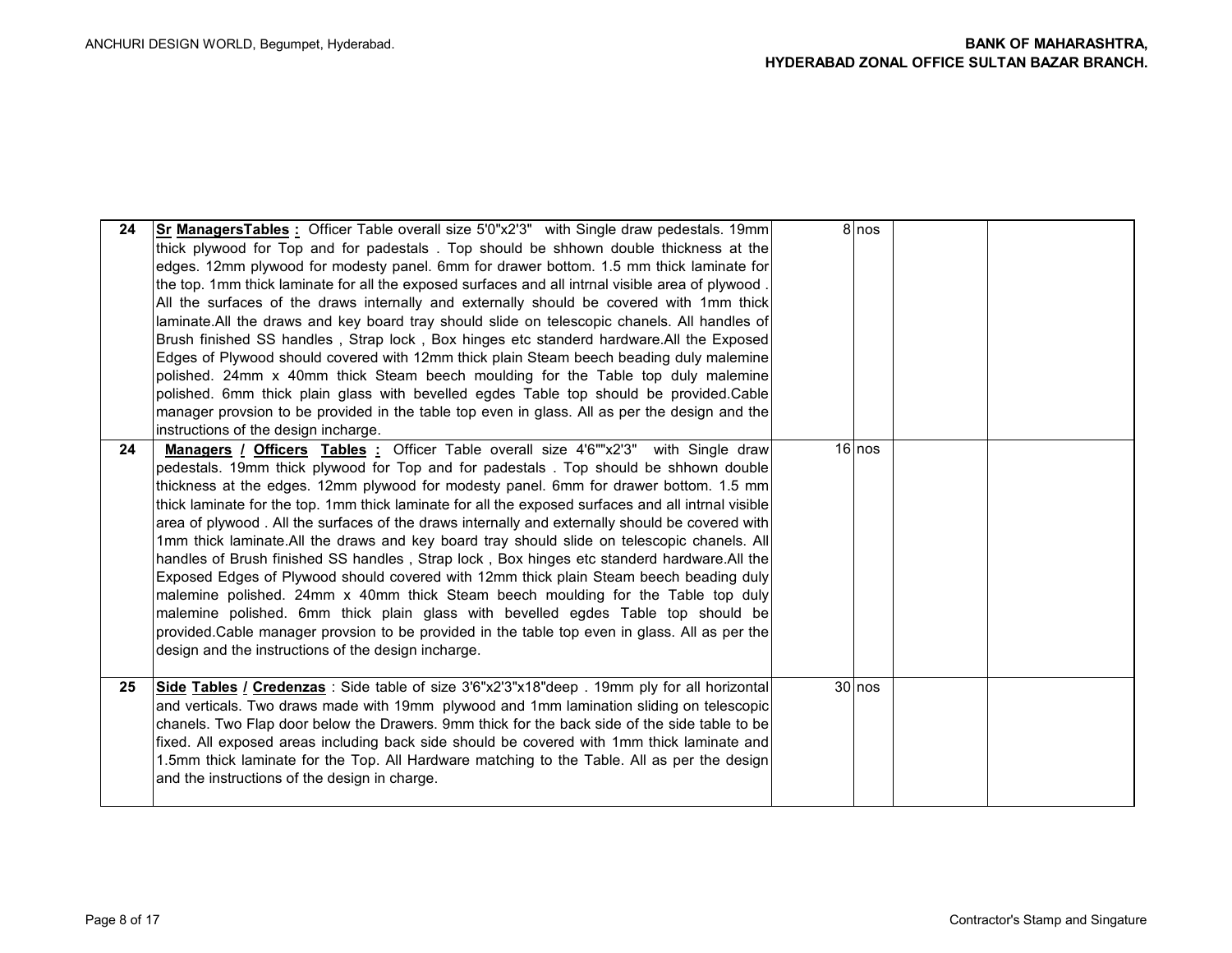| 26 | <b>Back Racks for AGM / CM / Sr. Mangrs / Officers:</b> All as per the Design made in 19mm and<br>9mm plywood with 1mm thick laminate for all Exposed as well as Internal surface of the<br>Plywood. Bottom part up to 2'6" ht will be of 21" deep and remaining ht up to 7'0" will be<br>16" deep. 8mm glass with etching / acid texture doors should be provided at 16" deep unit with<br>Steam beech wood frame work of 3"x1.5" section duly melamine polished. All the Shelves<br>behind glass doors should be of 12mm thick flat edge polished fixed in SS D brackets. All other<br>Hardware should be matching to table and side table. All as per the design and the instructions<br>of the design in charge.                                                                                                                                                                                                                                                                                                        | $575$ Sqft |  |
|----|-----------------------------------------------------------------------------------------------------------------------------------------------------------------------------------------------------------------------------------------------------------------------------------------------------------------------------------------------------------------------------------------------------------------------------------------------------------------------------------------------------------------------------------------------------------------------------------------------------------------------------------------------------------------------------------------------------------------------------------------------------------------------------------------------------------------------------------------------------------------------------------------------------------------------------------------------------------------------------------------------------------------------------|------------|--|
| 27 | Clerical Tables ( Work Stations ): Clerical Table overall size 4'9"x2'0" / 4'6"x2'0" with Single<br>pedestal. 19mm thick plywood for Top and for padestals. Top should be shhown double<br>thickness at the edges. 12mm plywood for modesty panel. 6mm for drawer bottom. 1.5 mm<br>thick laminate for the top. 1mm thick laminate for all the exposed surfaces and all intrnal visible<br>area of plywood. All the surfaces of the draws internally and externally should be covered with<br>1mm thick laminate. All the draws and key board tray should slide on telescopic chanels. All<br>handles of Brush finished SS handles, Strap lock, Box hinges etc standerd hardware. All the<br>Exposed Edges of Plywood should covered with 12mm thick plain Steam beech beading duly<br>malemine polished. 24mm x 40mm thick Steam beech moulding for the Table top duly<br>malemine polished. Cable manager provsion to be provided in the table top. All as per the<br>design and the instructions of the design incharge. | $32$ Rft   |  |
| 28 | <b>EDP</b> room table: Table top 2'0" wide . All made in 19mm plywood and 1mm laminate for all<br>vertical and inside areas and 1.5 mm thick Laminate for the table top. Modesty panel should<br>be at least 12mm thick. One Key board tray and One pedestal 16" wide containing 2 draws and<br>one flap door to be provided at every 4'6". All made in 19mm plywood and 1mm thick laminate<br>even for the internal areas of the plywood. all draws and key board tray should be on<br>telescopic channel and other hardware items as specified. All the edges of the plywood to be<br>covered with 12mm thick steam beech beading duly melamine polished. All as per design and<br>instructions of the design in charge.                                                                                                                                                                                                                                                                                                  | $19$ Rft   |  |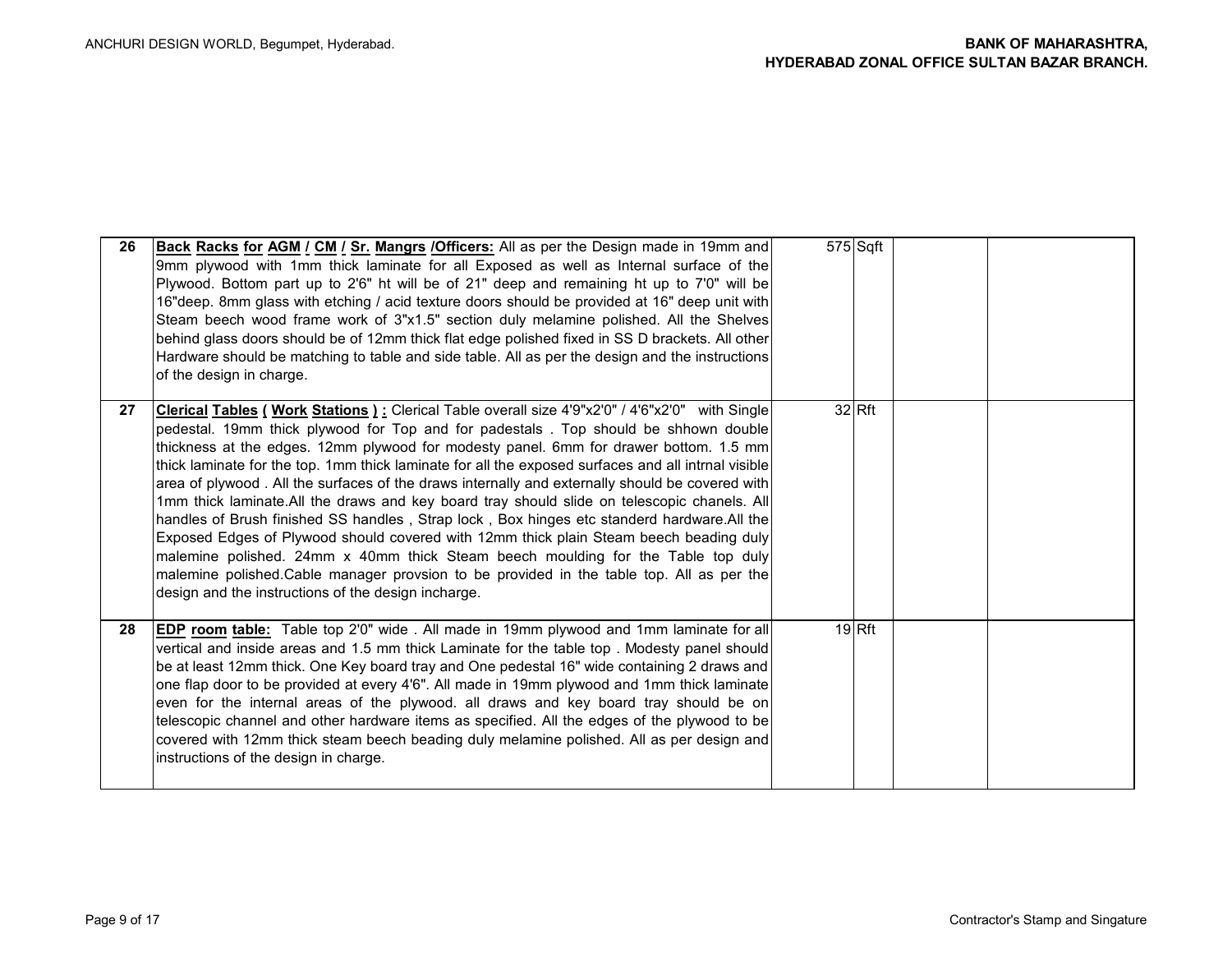| 29              | Low Height Storage Racks: Providing and installing of 18" deep storage racks, ht 2'6" / 4'0",<br>length as per drg. All made in 19mm thick plywood and 9mm plywood for back side. All the<br>Outside and Inside exposed surfaces of plywood to be with 1mm thick laminate and top with<br>1.5mm thick laminate.Inside bothsides 1mm laminated 19mm plywood loose shelves to be<br>provided at every 15" gap. Vertical supports should not exceed 3'0" gap and each door shutter                                                                                                             | $350$ Sqft         |     |  |
|-----------------|---------------------------------------------------------------------------------------------------------------------------------------------------------------------------------------------------------------------------------------------------------------------------------------------------------------------------------------------------------------------------------------------------------------------------------------------------------------------------------------------------------------------------------------------------------------------------------------------|--------------------|-----|--|
|                 | size should not exceed 18" in width and 3'6" in ht. All hardware should be as per specs. All<br>exposed edges of plywood should be with 12mm thick Steam beach wood molding duly<br>melamine polished. All as per the instructions.                                                                                                                                                                                                                                                                                                                                                         |                    |     |  |
| 30              | <b>Full height Storage Racks:</b> Same as item above but the height may very from 4'0" to 8'0". All<br>as per the Instructions. This item is Addition after using existing Steel Almaras available                                                                                                                                                                                                                                                                                                                                                                                          | 450 Sqft           |     |  |
| 31              | Mini Discussion room table: 24" Deep Table with Box type Base and 19 mm Top all with<br>1.5mm thick Laminate on top and 1mm lamiante for other surfaces, All the Exposed Edges of<br>Plywood should covered with 12mm thick plain Steam beech beading duly malemine polished.<br>24mm x 40mm thick Steam beech moulding for the Table top duly malemine polished. 6mm<br>thick plain glass with bevelled egdes Table top should be provided. Cable manager provsion to<br>be provided in the table top even in glass. All as per the design and the instructions of the<br>design incharge. | $18$ rft           |     |  |
| 32 <sub>2</sub> | Pantry Platform: 2'0" Deep x 9' wide all made with plywood, laminate, and Granite Table<br>Top.all Storage below the Counter, all as per thr instructions of Design incharge.                                                                                                                                                                                                                                                                                                                                                                                                               | 9Rft               |     |  |
| 33              | Pin Up Boards: Supply and Fixing of Soft board / pin up board made with 12mm thick soft<br>board and F6mm foam and Fabic covering,,,                                                                                                                                                                                                                                                                                                                                                                                                                                                        | 120 Sqft           |     |  |
|                 |                                                                                                                                                                                                                                                                                                                                                                                                                                                                                                                                                                                             | <b>SUB TOTAL B</b> |     |  |
|                 | TOTAL AMOUNT : I ( ZONAL OFFICE )                                                                                                                                                                                                                                                                                                                                                                                                                                                                                                                                                           |                    | A+B |  |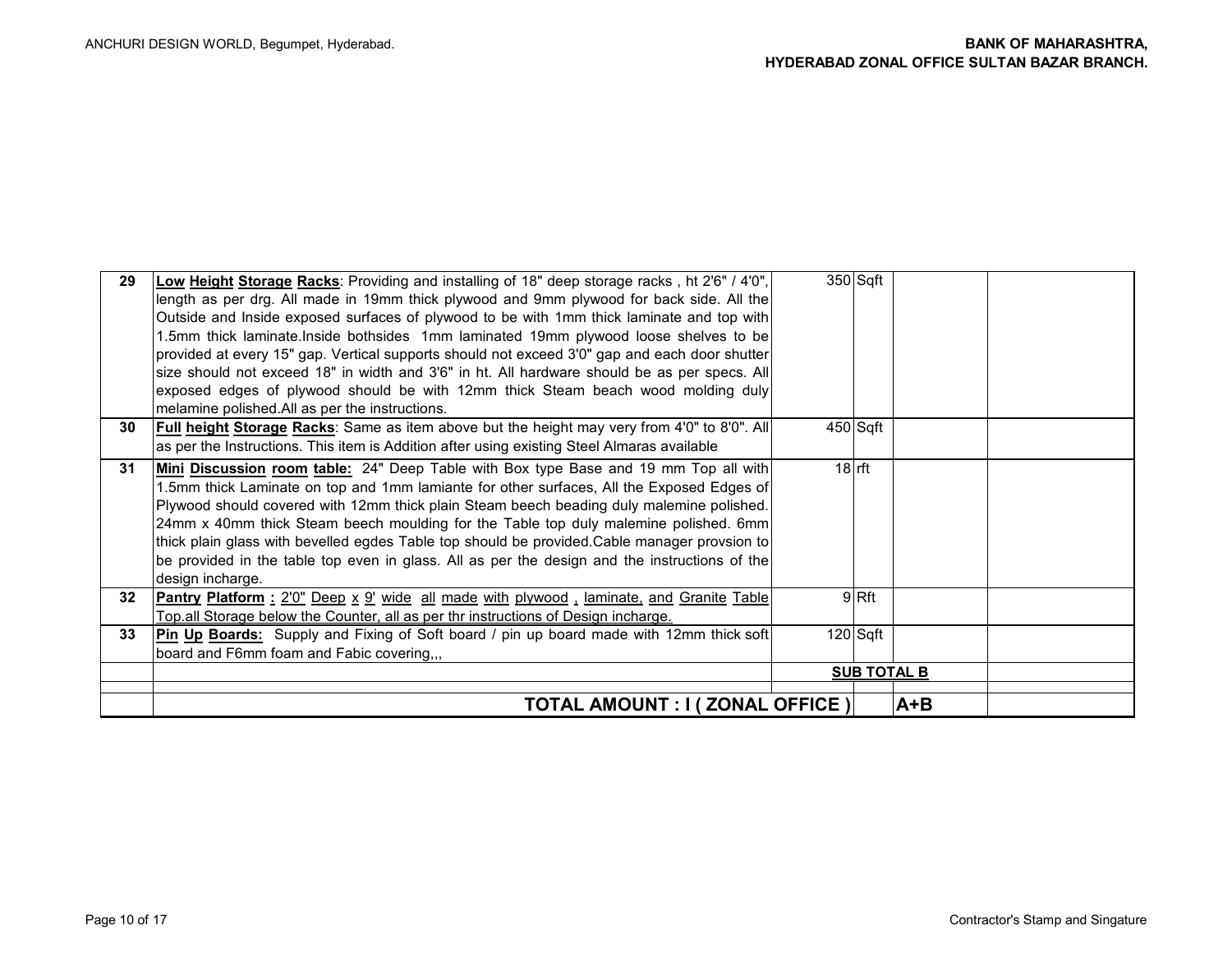| Ш            | <b>SULTAN BAZAR BRANCH</b>                                                                                                                                                                                                                                                                                                                                                                                                                                                                                                                                                                                                                                                                                                                                                                               |                   |            |             |               |
|--------------|----------------------------------------------------------------------------------------------------------------------------------------------------------------------------------------------------------------------------------------------------------------------------------------------------------------------------------------------------------------------------------------------------------------------------------------------------------------------------------------------------------------------------------------------------------------------------------------------------------------------------------------------------------------------------------------------------------------------------------------------------------------------------------------------------------|-------------------|------------|-------------|---------------|
| <b>S.N.</b>  | <b>DESCRIPTION</b>                                                                                                                                                                                                                                                                                                                                                                                                                                                                                                                                                                                                                                                                                                                                                                                       | <b>QNTTY UNIT</b> |            | <b>RATE</b> | <b>AMOUNT</b> |
| C            | <b>INTERIOR WORK</b>                                                                                                                                                                                                                                                                                                                                                                                                                                                                                                                                                                                                                                                                                                                                                                                     |                   |            |             |               |
| $\mathbf 1$  | <b>Facad of Entrance Door:</b> Providing and fixing in position Aluminium composite panel Boxing<br>with PVDF coating & LDPE core laminated Eurobond / Altobond/ Alukbond Exterior Grade 4                                                                                                                                                                                                                                                                                                                                                                                                                                                                                                                                                                                                               |                   | 100 Sqft   |             |               |
|              | mm thick with composite of (0.5mm-3mm-0.5mm) including fabrication for the same with                                                                                                                                                                                                                                                                                                                                                                                                                                                                                                                                                                                                                                                                                                                     |                   |            |             |               |
|              | aluminium sections, required hardware, silicon sealent (Dow Corning 789) masking tape,<br>necessary scaffolding etc complete in all respects.                                                                                                                                                                                                                                                                                                                                                                                                                                                                                                                                                                                                                                                            |                   |            |             |               |
| $\mathbf{2}$ | Full Height Solid Partitions: Providing and Fixing of Full height partitions all made with MDF<br>frame work of 2.5"x 35mm section with 2'0"x2'0" c/c vertically and horizontally incase of non<br>availability of 35mm thick MDF, this section should be made by using two layers of 18mm thick<br>MDF X2.5" to make 2.5"x36mm in size ). Frame to be covered with 6mm plywood from both<br>sides. 1mm thick laminate to be covered from both the sides of the partition. Frame should be<br>properly fixed to the Floor, Vertical members should be firmly to the Slab and side wall<br>available. Laminate should be considered in two colour combination. All as per the design and<br>instructions of the design in charge. (measurements upto false celing level only and Excluding<br>doors area) |                   | $475$ Sqft |             |               |
| 3            | Full Height Semi Glazed Partitions : Same as Item no 2 but 8mm Plain Glass with Etching &<br>Acid texture DESIGN Should be provided with 35mm x 12mm Steam beach Molding duly<br>melamine polished. This glass should start from 2'0" / 2'6" ht from ffl. All as per the design and<br>instructions of the design in charge.                                                                                                                                                                                                                                                                                                                                                                                                                                                                             |                   | $210$ Sqft |             |               |
| 4            | Low Ht /Half Ht Semi Glazed Partitions (4'6" or 7'0" Ht ) : Same as Item no 2 but Low ht or<br>Half height as per design But 12mm glass instead of 8mm glass with edges polished to be<br>used with Etching & Acid texture DESIGN . All other specs same as item no 2, Edges of the<br>partition to be covered with 4"x1.5" Steam beach wood duly malemine polished moulding. All<br>as per the design and instructions of the design in charge.                                                                                                                                                                                                                                                                                                                                                         |                   | $510$ Sqft |             |               |
| 4A           | Low Ht /Half Ht Solid Partitions : Same as Item no 2 but Low ht or Half height as per design<br>Edges of the partition to be covered with 4"x1.5" Steam beach wood duly malemine polished<br>moulding. All as per the design and instructions of the design in charge.                                                                                                                                                                                                                                                                                                                                                                                                                                                                                                                                   |                   | $120$ Sqft |             |               |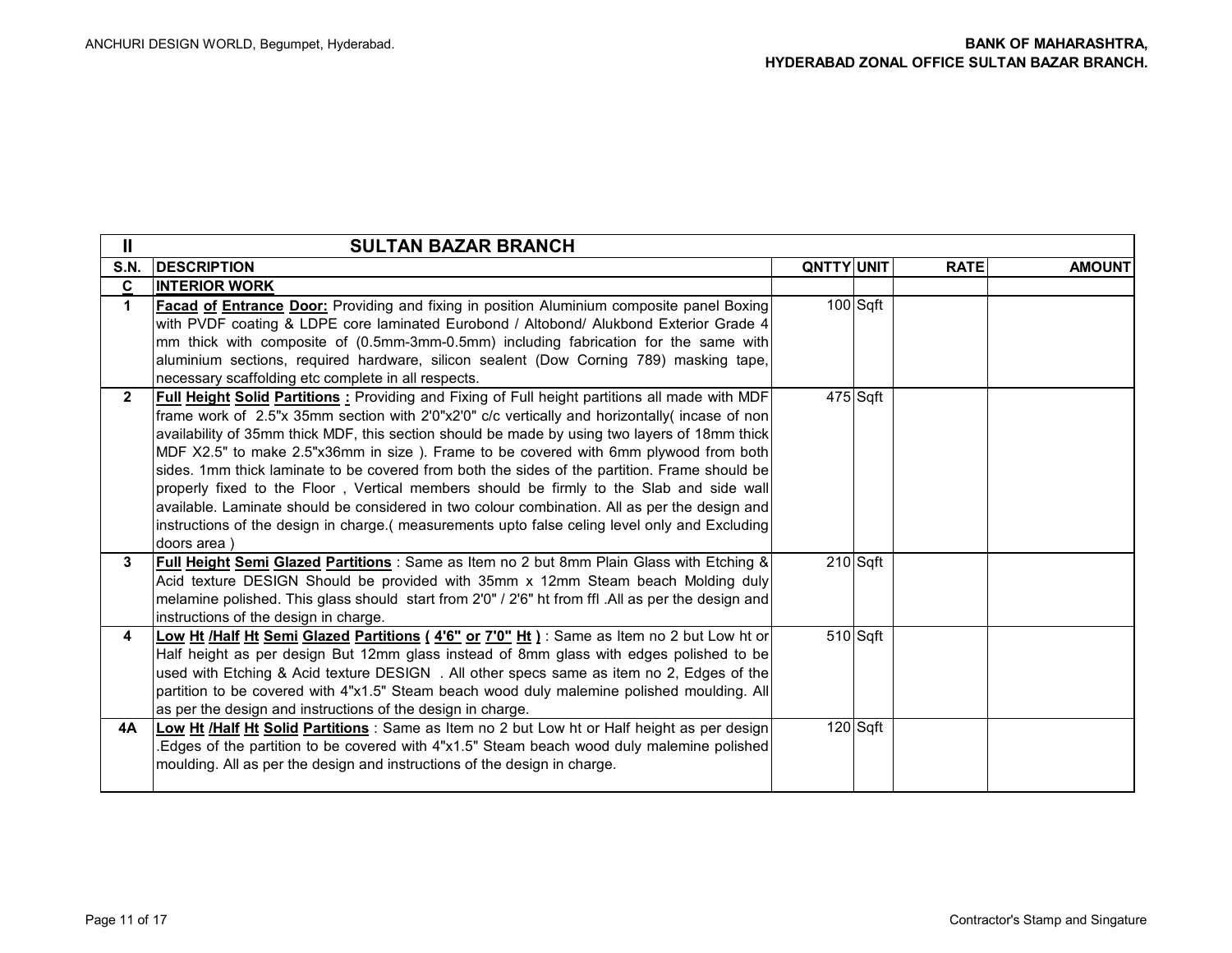| 5  | Full Height Fully GLAZED Partitions including Doors: Providing and Fixing of Full height<br>Fully Glazed partitions all made with 12mm thick Toughened Glass and patch fittings, 12mm<br>glass to be fixed to floor with Patch Fittings. The Rate Should be inclusive of MDF frame work<br>of 2.5"x 35mm section with 2'0"x2'0" c/c vertically and horizontally( incase of non availability of<br>35mm thick MDF, this section should be made by using two layers of 18mm thick MDF X2.5" to<br>make 2.5"x36mm in size). Frame should be properly fixed to the Slab. This frame should Act<br>as the Support for 12mm toughned glass at Flase Ceiling Level. This Frame should be Hidden<br>below the Fasle Ceiling. All as per the design and instructions of the design in charge.(<br>measurements upto false celing level only ) | Rate only Sqft |            |  |
|----|--------------------------------------------------------------------------------------------------------------------------------------------------------------------------------------------------------------------------------------------------------------------------------------------------------------------------------------------------------------------------------------------------------------------------------------------------------------------------------------------------------------------------------------------------------------------------------------------------------------------------------------------------------------------------------------------------------------------------------------------------------------------------------------------------------------------------------------|----------------|------------|--|
| 6. | <b>Column / Wall Paneling / Rolling Shutter box:</b> Providing and Fixing of Wall Paneling made<br>with 1.5"x1.5" MDF Frame work Properly fixed to the Wall or Column with proper Spirit level<br>2'x2' grid frame. Frame work to be covered with 12 mm thick Plywood and 1mm thick Laminate<br>in two colour combination. All as per the design and instructions of the design in charge.                                                                                                                                                                                                                                                                                                                                                                                                                                           |                | $975$ Sqft |  |
| 7  | Semi Glazed Door: Doors All made in 35mm thick Flush door with 1mm lamination form both<br>sides and 8mm plain glass with Etching / Acid texture border fixed with Steam beach molding<br>duly melamine polished. 35mmX 12mm steam beach Lipping to be provided to all the edges of<br>the door. Rate also to include the cost of Door Frame made with 3.5" X 1.5" Steam beach<br>wood. Door Frame should be fixed properly to the Partitions, All Hardware should be of Brass /<br>SS Brush finish with ISI mark. Hardware includes Concealed Door closer, Cylindrical Lock,<br>Door stopper and other standard needs. All as per design and instructions of the design<br>incharge.                                                                                                                                                |                | $105$ Sqft |  |
| 8  | Solid Doors : Same as Item no.7 but the Door Frame should of Teak wood of 4.5"x2.5" section<br>and No Glass.                                                                                                                                                                                                                                                                                                                                                                                                                                                                                                                                                                                                                                                                                                                         |                | 42 Sqft    |  |
| 9  | Main Entrance Partitions / Door: All made with Toughened 12mm thick plain Glass with<br>Etching / Acid texture Border fixed with Patch / Spider Fittings. Exposed edges of the Partition<br>Glass should be Flat Polished. Door should be with TOUGHNED 12mm glass Patch Fitting /<br>properly Hung on Heavy duty Floor spring. and with 15" Brush finished SS handle as specified.<br>Frosted Flim of 3M make as per Design to be provided and Fixed. All as per the design and<br>instructions of the design in charge.                                                                                                                                                                                                                                                                                                            |                |            |  |
| 9a | <b>Door</b>                                                                                                                                                                                                                                                                                                                                                                                                                                                                                                                                                                                                                                                                                                                                                                                                                          |                | $126$ Sqft |  |
| 9b | <b>Partitions (Fixed Glass)</b>                                                                                                                                                                                                                                                                                                                                                                                                                                                                                                                                                                                                                                                                                                                                                                                                      |                | $320$ Sqft |  |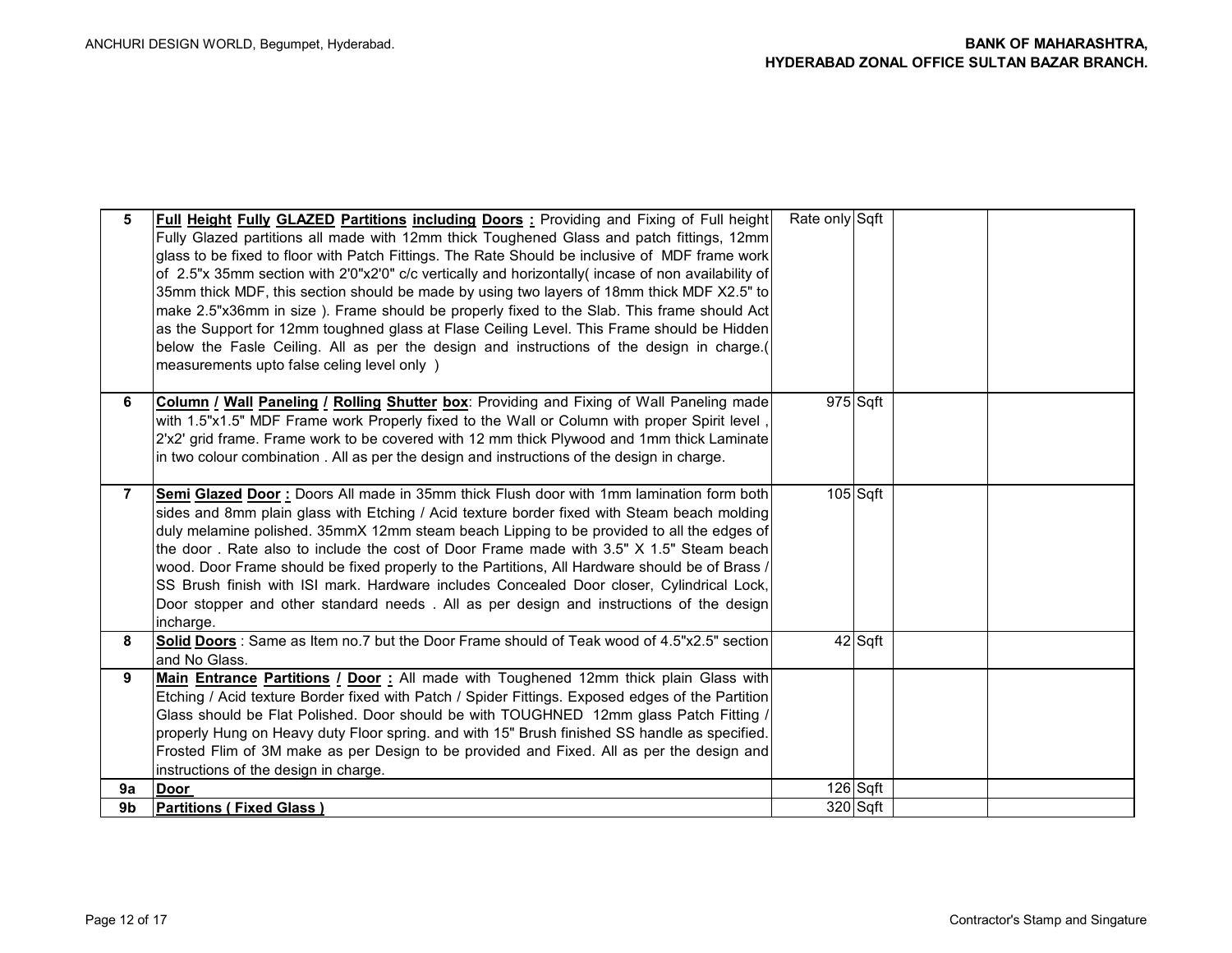| 10               | Gypsum Board False Ceiling: (Using Existing Fixed GI Chanels) ( Cost of GI Chanels to<br>be Excluded in the Cost ): Providing and Fixing Main Frame Suspended ceiling consisting<br>of fixing company made GI chanels of 27mm X 0.5 mm thick having one flange of 20mm and<br>another flange of 30mm along with perimeter of the ceiling. Frame should be properly<br>anchored to the Slab. The suspending GI intermediet chanels of size 45mm x 0.55 mm thick<br>with two flanges of each from the soffit @1200 mm centers with GI hangers of 25mm x o.5mm<br>thick fixed to soffit with GI cleat and steel expansion Anchor fasteners and to intermediet<br>chanel with GI nut and bolt. Ceiling section of 0.5mm thickness having knurled wedge of 51.5<br>mm and flanges of 26mm each with clips of 10.5mm fixed to the int. chanels with help of<br>connecting clips in perpendicular direction to the intermeiate chanels at 450mm center,<br>12.5mm thick tapered Edge Gypsum plaster board is to be fixed with 25mm screws maintening<br>proper distance. Surface to be finished with tape and plaster. Cost to include the cutout<br>provision for AC Grill, Light Fittings and any other gazetts as per requirment. | 1350 Sqft |       |  |
|------------------|-------------------------------------------------------------------------------------------------------------------------------------------------------------------------------------------------------------------------------------------------------------------------------------------------------------------------------------------------------------------------------------------------------------------------------------------------------------------------------------------------------------------------------------------------------------------------------------------------------------------------------------------------------------------------------------------------------------------------------------------------------------------------------------------------------------------------------------------------------------------------------------------------------------------------------------------------------------------------------------------------------------------------------------------------------------------------------------------------------------------------------------------------------------------------------------------------------------------------------|-----------|-------|--|
| 11               | 24"x24" Grid False Ceiling (SILHOULTE GRID): Providing and Fixing False ceiling Grid<br>using hot dipped Galvonised steel sections, exposed surface chemically cleaned capping<br>prefinished in baked polyster paint. Main tee of size 3000 x 32 x 24 mm at every 1200mm c/c<br>maximum, 1200mm cross Tee of size 1200 x 27 x 24mm at every 600mm intervals and 600<br>mm cross Tee of size 600 x 25 x 24mm at every 1200mm max and 3000 x 19 x 19mm wall<br>angle all around the wall to form grid size of 600mm x 600mm. The Main grid to be suspended<br>to the MS frame with 2mm pre-straightened GI wire and GI adjustable clamp and Laying of<br>fibre wool board having Fire rating of 60 min. as per BS 476/23 of 1987, Noise reduction co-<br>eff. (NRC) of 0.50, Light reflectance of 83%, Sound atteneuation of 32db, thermal<br>conductivity of k=0.052 W/m, wt of 4kgs/mts and humidity resistance of RH-95, with paint<br>finish of 600x600mm x 12mm thick over the Grid.All as per the design and instructions of the<br>design incharge.                                                                                                                                                                     | 1200 Sqft |       |  |
| 12 <sup>12</sup> | Plaster of Paris Cornices: Providing and Fixing of 4" to 6" wide Cornices as per the Given<br>design in Plaster of Paris. All as per the design and instructions of the design in charge.                                                                                                                                                                                                                                                                                                                                                                                                                                                                                                                                                                                                                                                                                                                                                                                                                                                                                                                                                                                                                                     |           | 1 Rft |  |
| 13               | <b>Walls and Gypsum ceiling paint finish:</b> Walls with the Base with POP Punning to plumb<br>level and 2 to 3 coats of Plastic emulsion on 2 to 3 coats of lappam and 2 coats of primer one<br>before and one after lappam. All as per the instructions of the design in charge.                                                                                                                                                                                                                                                                                                                                                                                                                                                                                                                                                                                                                                                                                                                                                                                                                                                                                                                                            |           |       |  |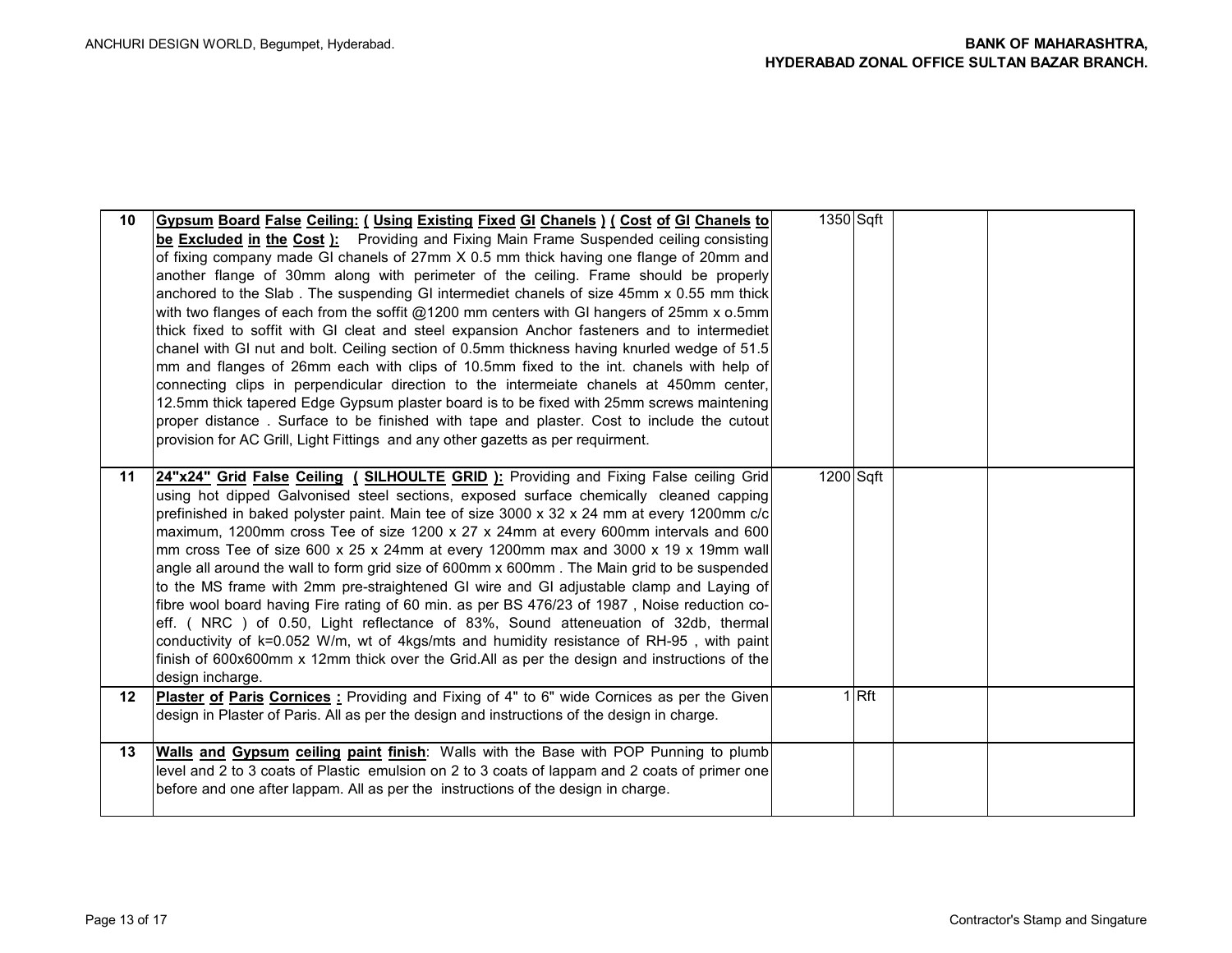|                         | a. Walls: (Lappam and paint) (Birla Wall Care and Asian Royale Shine)                            |                | 150 Sqft           |  |
|-------------------------|--------------------------------------------------------------------------------------------------|----------------|--------------------|--|
|                         | b. False ceiling (Lappam and paint) (Birla Wall Care and Asian Royale Shine)                     | 1350 Sqft      |                    |  |
| 14                      | Texture Paint: Spectrum texture paint spray bubble type with proper surface preperation.All      | Rate only Sqft |                    |  |
|                         | as per the instructions of the design in charge.                                                 |                |                    |  |
| 15                      | Roller Texture Paint: Royal Play / Duet Roller texture Paint with lacquer coating as per the     | Rate only Sqft |                    |  |
|                         | required colour combination after proper surface preperation.All as per the instructions of the  |                |                    |  |
|                         | design in charge.                                                                                |                |                    |  |
| 16                      | Vertical Roller Blinds: Roller Blinds WITH PVC fabric as per specification and brand. All as     |                | $260$ Sqft         |  |
|                         | per the instructions of the design in charge. Stanadard make                                     |                |                    |  |
|                         |                                                                                                  |                | <b>SUB TOTAL C</b> |  |
| $\overline{\mathbf{D}}$ | <b>FURNITURE WORK</b>                                                                            |                |                    |  |
| 17                      | Branch Managers ( AGM ) Table: AGM Table overall size 7'6"x2'6" with Single draw                 |                | $1$ no             |  |
|                         | pedestals. 19mm thick plywood for Top and for padestals. Top should be shhown double             |                |                    |  |
|                         | thickness at the edges. 12mm plywood for modesty panel. 6mm for drawer bottom. Table top         |                |                    |  |
|                         | should be of Italian Marble of Crema Flora Variety (Rs 275/- to 300/- per Sqft base cost ) to be |                |                    |  |
|                         | fixed on 19mm plywood base, Marble duly polsid=hed with 3M Tin Oxide Polish with Edges           |                |                    |  |
|                         | Double moulded. 1.5 mm thick laminate for the top. 1mm thick laminate for all the exposed        |                |                    |  |
|                         | surfaces and all intrnal visible area of plywood. All the surfaces of the draws internally and   |                |                    |  |
|                         | externally should be covered with 1mm thick laminate. All the draws and key board tray should    |                |                    |  |
|                         | slide on telescopic chanels. All handles of Brush finished SS handles, Strap lock, Box hinges    |                |                    |  |
|                         | etc standerd hardware. All the Exposed Edges of Plywood should covered with 12mm thick           |                |                    |  |
|                         | plain Steam beech beading duly malemine polished. 24mm x 40mm thick Steam beech                  |                |                    |  |
|                         | moulding for the Table top duly malemine polished. 6mm thick plain glass with bevelled egdes     |                |                    |  |
|                         | Table top should be provided.Cable manager provsion to be provided in the table top even in      |                |                    |  |
|                         | glass. All as per the design and the instructions of the design incharge.                        |                |                    |  |
| 18                      | BM's (AGM) Side Table: Side table of size 4'0"x2'6"x21"deep . 19mm ply for all horizontal        |                | 1 no               |  |
|                         | and verticals. One Key board tray made with 19mm plywood and 1mm lamination sliding on           |                |                    |  |
|                         | telescopic chanels. Two Flap door below the Key board tray. 9mm thick for the back side of the   |                |                    |  |
|                         | side table to be fixed. All exposed areas including back side should be covered with 1mm thick   |                |                    |  |
|                         | laminate. All Hardware matching to the Table. All as per the design and the instructions of the  |                |                    |  |
|                         | design in charge.                                                                                |                |                    |  |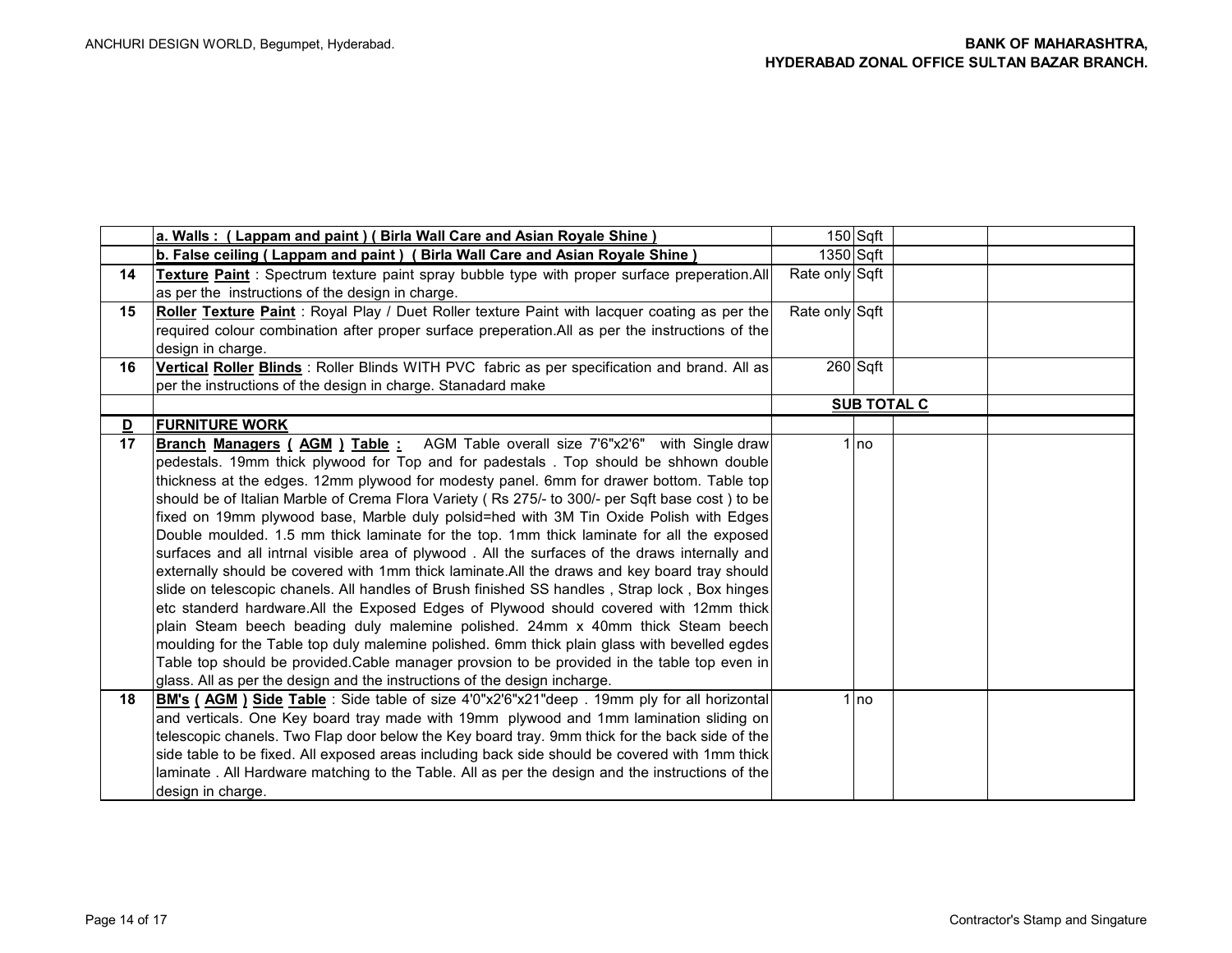| 19      | <b>Back Rack in BM's (AGM) Cabin:</b> All as per the Design made in 19mm and 9mm plywood<br>with 1mm thick laminate for Internal surface of the Plywood. Bottom part up to 2'6" ht will be of<br>21" deep and remaining ht up to 7'0" will be 16"deep. 8mm glass with etching / acid texture<br>doors should be provided at 16" deep unit with Steam beech wood frame work of 3"x1.5"<br>section duly melamine polished. All the Shelves behind glass doors should be of 12mm thick<br>flat edge polished fixed in SS D brackets. All other Hardware should be matching to table and<br>side table. All as per the design and the instructions of the design in charge.                                                                                                                                                                                                                                                                                                                                                                                                                          | 38 Sqft  |  |
|---------|--------------------------------------------------------------------------------------------------------------------------------------------------------------------------------------------------------------------------------------------------------------------------------------------------------------------------------------------------------------------------------------------------------------------------------------------------------------------------------------------------------------------------------------------------------------------------------------------------------------------------------------------------------------------------------------------------------------------------------------------------------------------------------------------------------------------------------------------------------------------------------------------------------------------------------------------------------------------------------------------------------------------------------------------------------------------------------------------------|----------|--|
| 20      | <b>Officer Tables</b> : Officer Table overall size 5'6'x2'3" with Single draw pedestals. 19mm thick<br>plywood for Top and for padestals. Top should be shhown double thickness at the edges.<br>12mm plywood for modesty panel. 6mm for drawer bottom. 1.5 mm thick laminate for the top.<br>1mm thick laminate for all the exposed surfaces and all intrnal visible area of plywood. All the<br>surfaces of the draws internally and externally should be covered with 1mm thick laminate.All<br>the draws and key board tray should slide on telescopic chanels. All handles of Brush finished<br>SS handles, Strap lock, Box hinges etc standerd hardware. All the Exposed Edges of Plywood<br>should covered with 12mm thick plain Steam beech beading duly malemine polished. 24mm x<br>40mm thick Steam beech moulding for the Table top duly malemine polished. 6mm thick plain<br>glass with bevelled egdes Table top should be provided.Cable manager provsion to be<br>provided in the table top even in glass. All as per the design and the instructions of the design<br>incharge. | $3$ nos  |  |
| 21      | Side Tables / Credenzas: Side table of size 3'6"x2'6"x18"deep . 19mm ply for all horizontal<br>and verticals. Two draws made with 19mm plywood and 1mm lamination sliding on telescopic<br>chanels. Two Flap door below the Drawers. 9mm thick for the back side of the side table to be<br>fixed. All exposed areas including back side should be covered with 1mm thick laminate and<br>1.5mm thick laminate for the Top. All Hardware matching to the Table. All as per the design<br>and the instructions of the design in charge.                                                                                                                                                                                                                                                                                                                                                                                                                                                                                                                                                           | 9 nos    |  |
| $22 \,$ | <b>Back Racks for officers:</b> All as per the Design made in 19mm and 9mm plywood with 1mm<br>thick laminate for all Exposed as well as Internal surface of the Plywood. Bottom part up to 2'6"<br>ht will be of 21" deep All other Hardware should be matching to table and side table. All as per<br>the design and the instructions of the design in charge.                                                                                                                                                                                                                                                                                                                                                                                                                                                                                                                                                                                                                                                                                                                                 | 120 Sqft |  |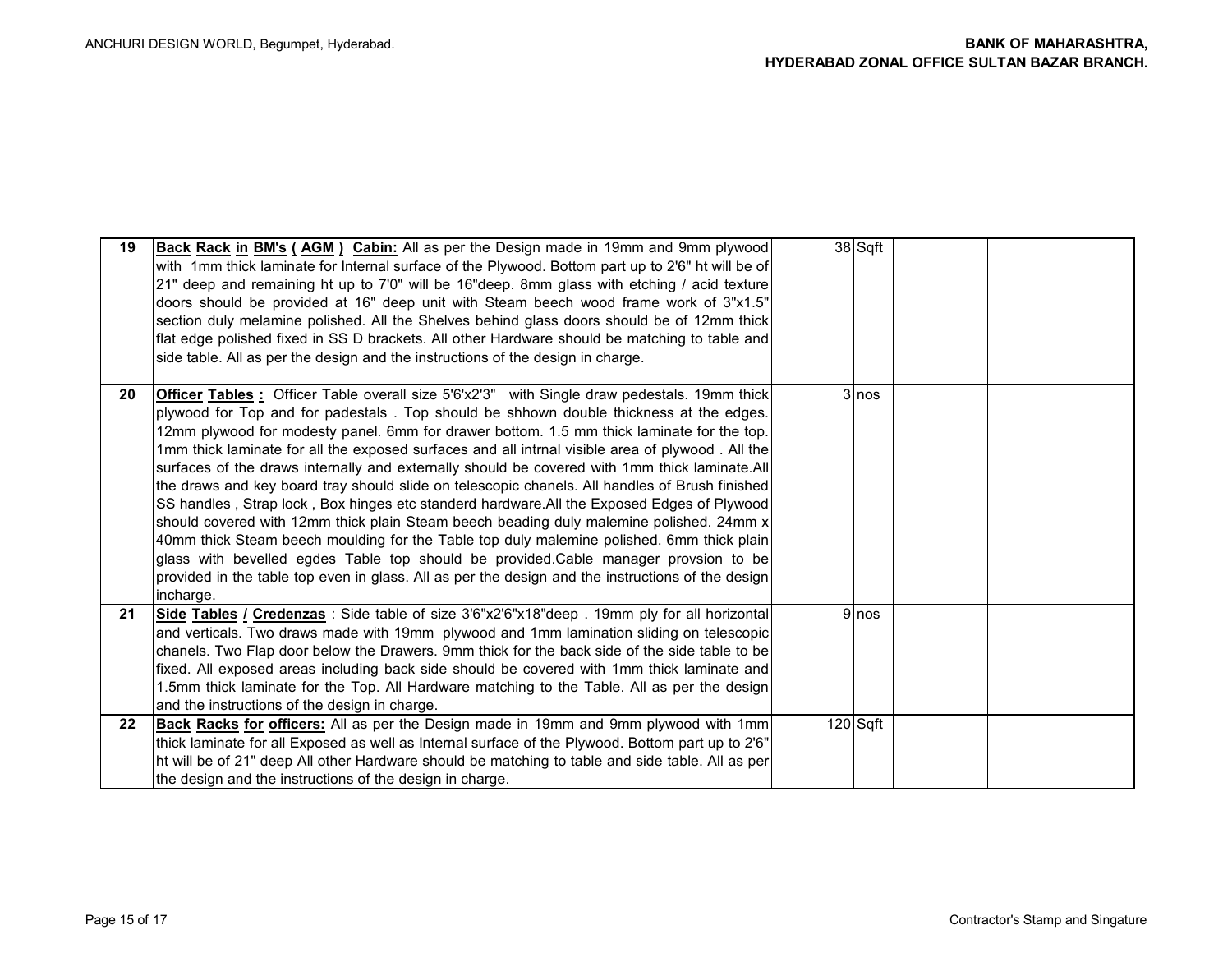| 23 | Clerical Tables / Work Stations for System Room / Daftary table etc : 2'0" wide Work<br>stations with Single pedestal at every 4'0". 19mm thick plywood for Top and for padestals.<br>Top should be shhown double thickness at the edges. 12mm plywood for modesty panel. 6mm<br>for drawer bottom. 1.5 mm thick laminate for the top. 1mm thick laminate for all the exposed<br>surfaces and all intrnal visible area of plywood. All the surfaces of the draws internally and<br>externally should be covered with 1mm thick laminate. All the draws and key board tray should<br>slide on telescopic chanels. All handles of Brush finished SS handles, Strap lock, Box hinges<br>etc standerd hardware. All the Exposed Edges of Plywood should covered with 12mm thick<br>plain Steam beech beading duly malemine polished. 24mm x 40mm thick Steam beech<br>moulding for the Table top duly malemine polished. Cable manager provsion to be provided in<br>the table top. All as per the design and the instructions of the design incharge.    | $24$ rft            |  |
|----|-------------------------------------------------------------------------------------------------------------------------------------------------------------------------------------------------------------------------------------------------------------------------------------------------------------------------------------------------------------------------------------------------------------------------------------------------------------------------------------------------------------------------------------------------------------------------------------------------------------------------------------------------------------------------------------------------------------------------------------------------------------------------------------------------------------------------------------------------------------------------------------------------------------------------------------------------------------------------------------------------------------------------------------------------------|---------------------|--|
| 24 | <b>General Counters for SWS / DCEOs:</b> General counters 2'6" ht from CTO side, table top 3'0"<br>wide, customers top at 3'3" ht and 12" wide. All made in 19mm plywood and 1mm laminate for<br>all vertical and inside areas and 1.5 mm thick Laminate for the table top, 20mm thick Granite<br>for the customers top with edges duly beveled polished. Modesty panel should at least 12mm<br>thick. One Key board tray and One pedestal 16" wide containing 2 draws and one flap door to<br>be provides at every 4'6"gap (length of each counter 4'6"). All made in 19mm plywood and<br>1mm thick laminate even for the internal areas of the plywood. all draws and key board tray<br>should be on telescopic channel and other hardware items as specified. All the edges of the<br>plywood to be covered with 12mm thick steam beech beading duly melamine polished. All as<br>per design and instructions of the design in charge.Cost must be inclusive of 12mm curved<br>glass or straight glass front facia for the counters as per design. | $25$ <sub>Rft</sub> |  |
| 25 | Cash Counter: Same as item no.24 but instead of Granite on customers top it should be in<br>15mm thick moulded glass top (12"x 54" x 15mm thick as per the design) and drawer<br>pedestal size 18"wide with 4 draws with proper division made to keep different currency notes.<br>AND cost should be inclusive of 12mm glass for front facia upto 5'0" from floor with proper slit<br>provided for communication. All as per the instructions of the design in charge.                                                                                                                                                                                                                                                                                                                                                                                                                                                                                                                                                                               | 5 Rft               |  |